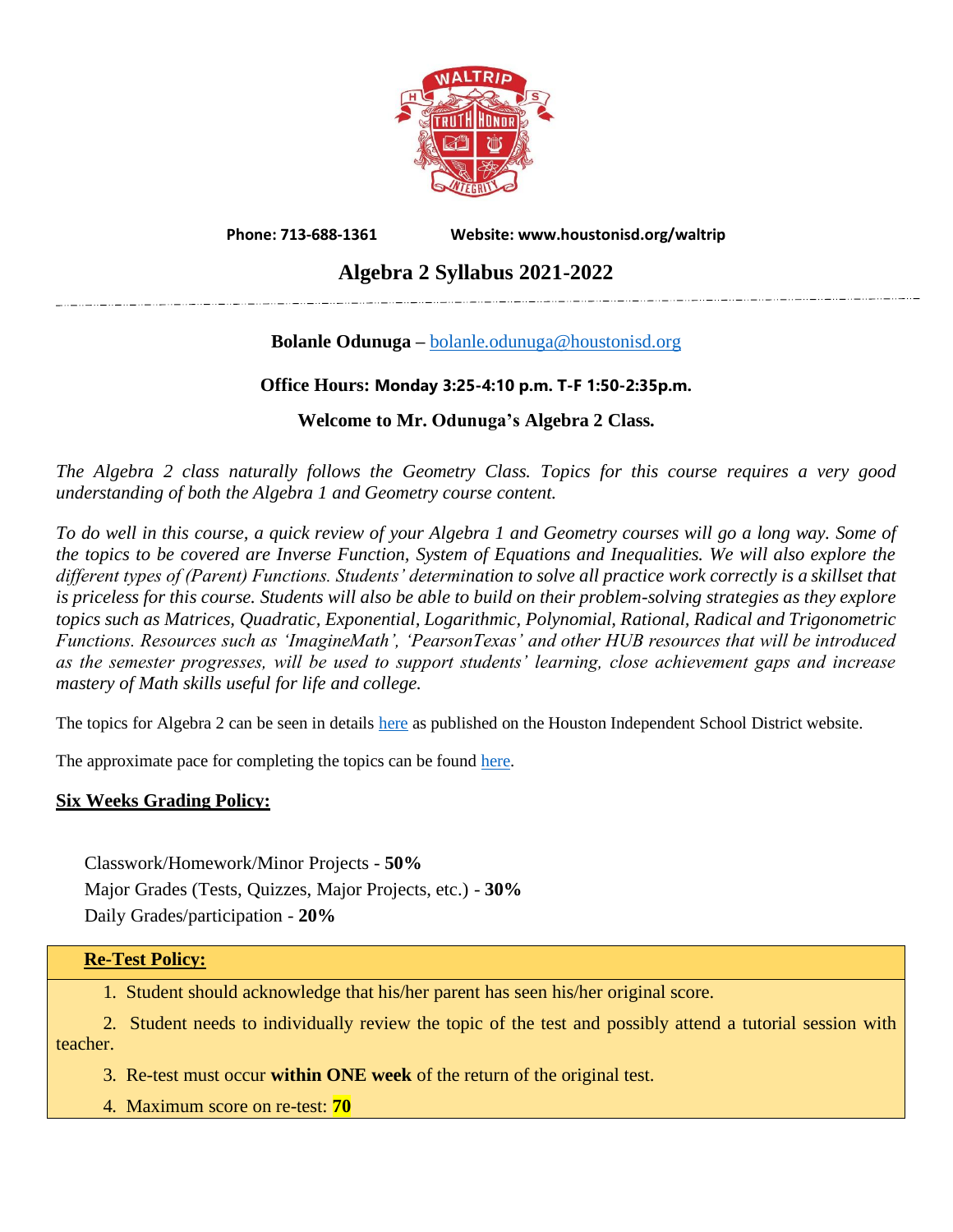#### **Homework:**

**Expect to have at Least 10 homework assignments per cycle.** Attempt ALL assignments and put forth your best student scholar effort. SHOW work as appropriate and when applicable. Mr. Odunuga will be unable to give credit for assignments or tasks that are not completed. So, to receive credit students must complete all assigned work. Attempting all in-class and homework problems have a positive correlation with higher quiz and test grades.

#### **Absences:**

If you are absent, **it is your responsibility** to discuss make-up with your teacher.

- 1. If you are absent the day an assignment is **due**, it must be turned in the first day you return.
- 2. If you are absent the day an assignment is **assigned**, it will be due the on the day you return to class.

#### **Class Materials:**

Each student must maintain a **Math only** notebook for study and documentation. Every student must bring a fully charged laptop to the class every day. All returned work should be placed in the notebook within the specific section, not loosely in binder or backpack. The supplies needed are:

| 1. $1 - 2$ ", three-ring binder | 4. Colored markers/highlighter |
|---------------------------------|--------------------------------|
| 2. Loose-leaf paper;            | 5. Notebook                    |
| $\frac{1}{2}$ . #2 pencils      | 6. Laptop                      |

**Note:** If you know that you will have difficulty acquiring these materials, please notify me IMMEDIATELY. Do not wait! We will come up with a solution for you to obtain the required supplies in a reasonable amount of time.

#### **Classroom Projects:**

A major project and some minor projects may be assigned each semester. Projects may be carried out in groups or individually. Projects as indicated above carries a **major grade**. For this reason, students should pay serious attention to their projects.

#### **Calculator:**

A set of Texas Instrument calculator will be available for use in the classroom. one of which may be used by each student while in the class. A classroom set of calculators may be used while in class. Students are also be encouraged to download the calculator app on their laptop.

#### **Classroom Expectation and Guideline.**

Additional classroom guidelines and what is expected of students are indicated below:

- $\checkmark$  [Read here for detailed guidelines](https://docs.google.com/document/d/1RYbBm7X3kyiwAbb9eYvqvLCUUwrNT5QOkgJohsNCEz4/edit?usp=sharing) and complete the practice afterwards. Excerpt from it are listed below:
- $\checkmark$  Respect everyone, including yourself.
- $\checkmark$  Be on time Coming late to class is **NOT** acceptable
- $\checkmark$  Be well prepared Bring **adequately charged Laptop and all class materials daily**
- $\checkmark$  Follow oral and written directions the first time.
- ✓ Put forth your **best EFFORT** always.
- $\checkmark$  No cell phone use during class time; Your phone will be confiscated if you use them while class is in session; parent conference may be required for non-compliance.